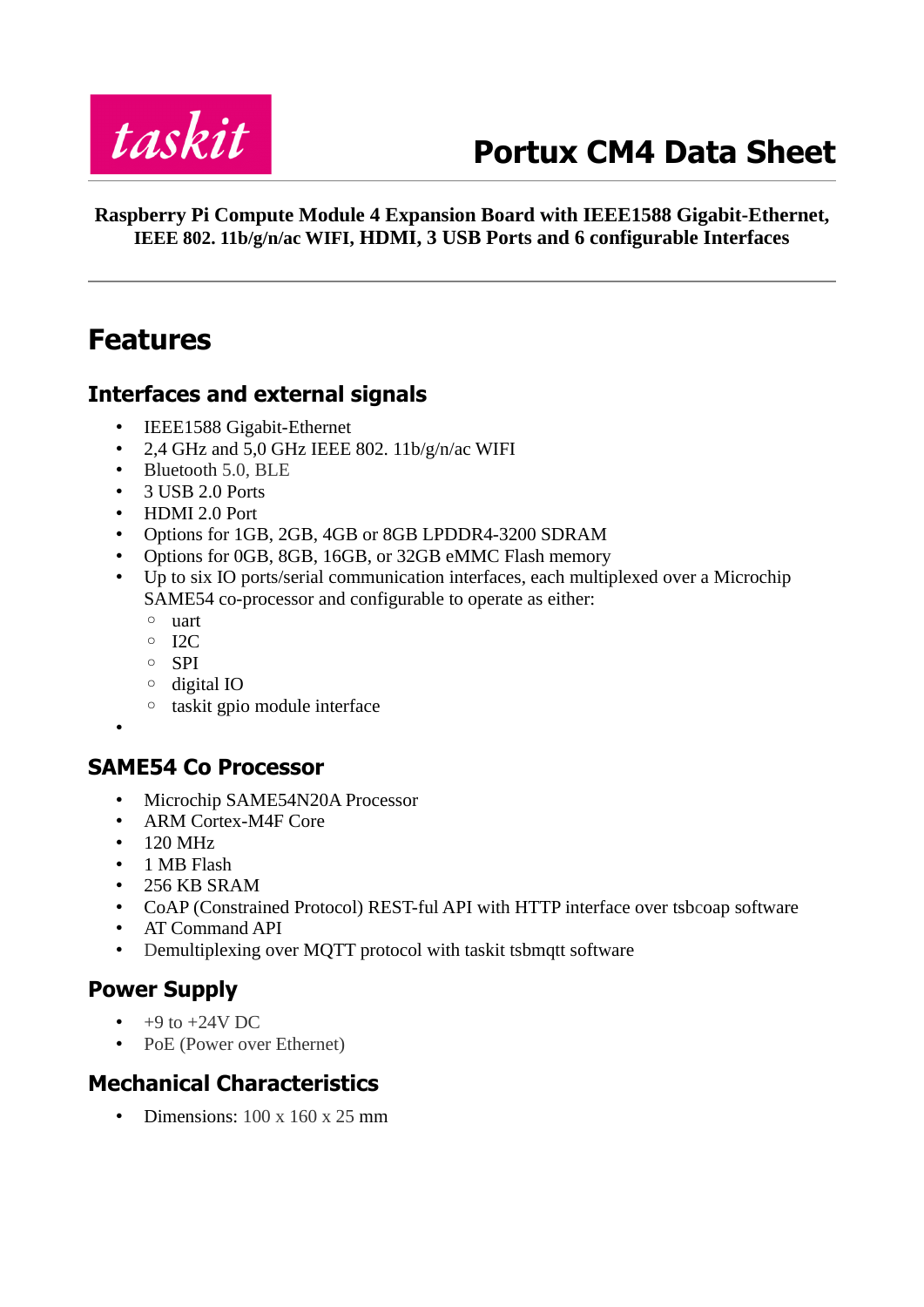#### **Portux CM4: Technical Reference v1.0**

Copyright © 2021 taskit GmbH

All rights to this documentation and to the product(s) described herein are reserved by taskit GmbH.

This document was written with care, but errors cannot be excluded. Neither the company named above nor the seller assumes legal liability for mistakes, resulting operational errors or the consequences thereof. Trademarks, company names and product names may be protected by law. This document may not be reproduced, edited, copied or distributed in part or in whole without written permission.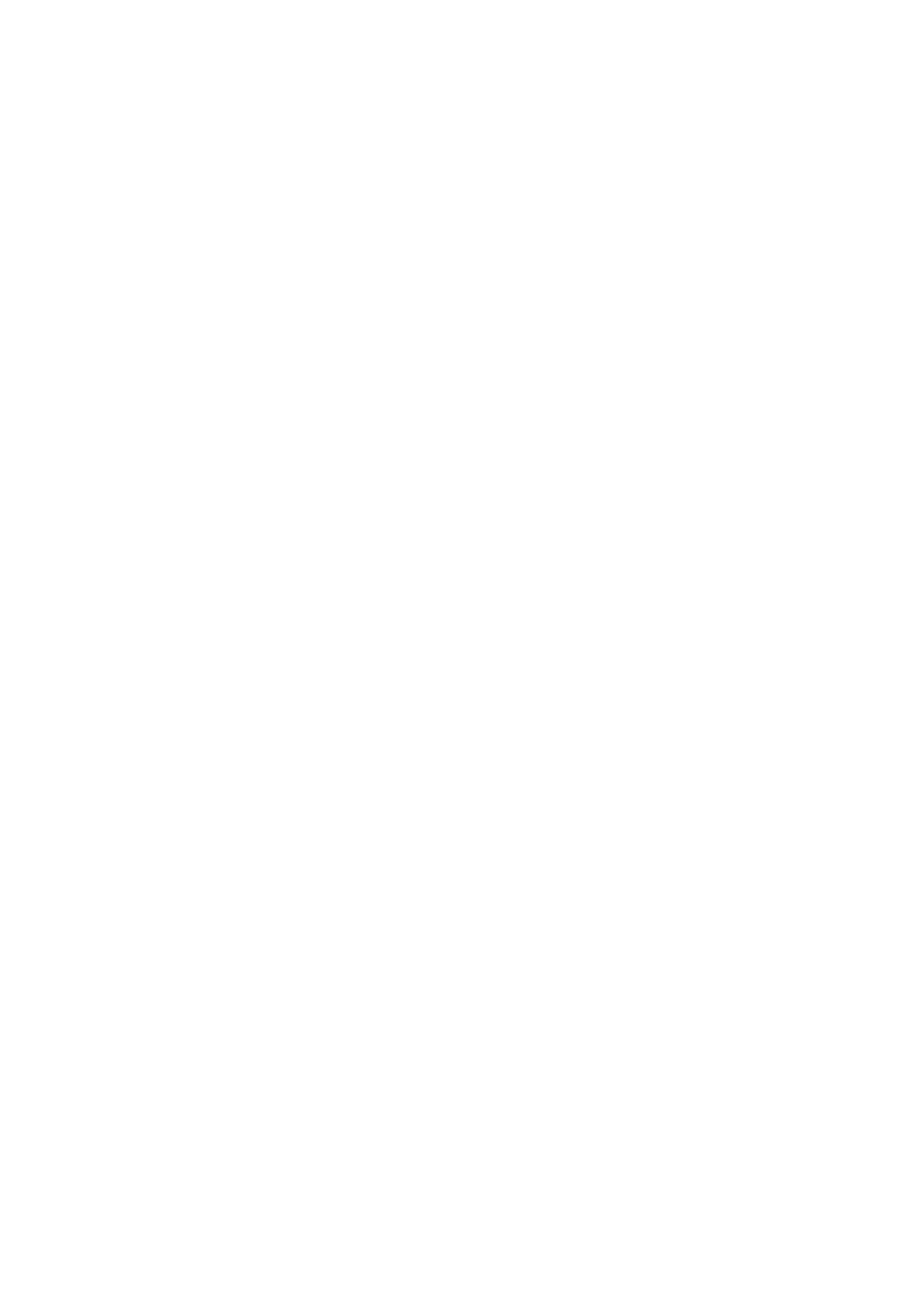# **Table of Contents**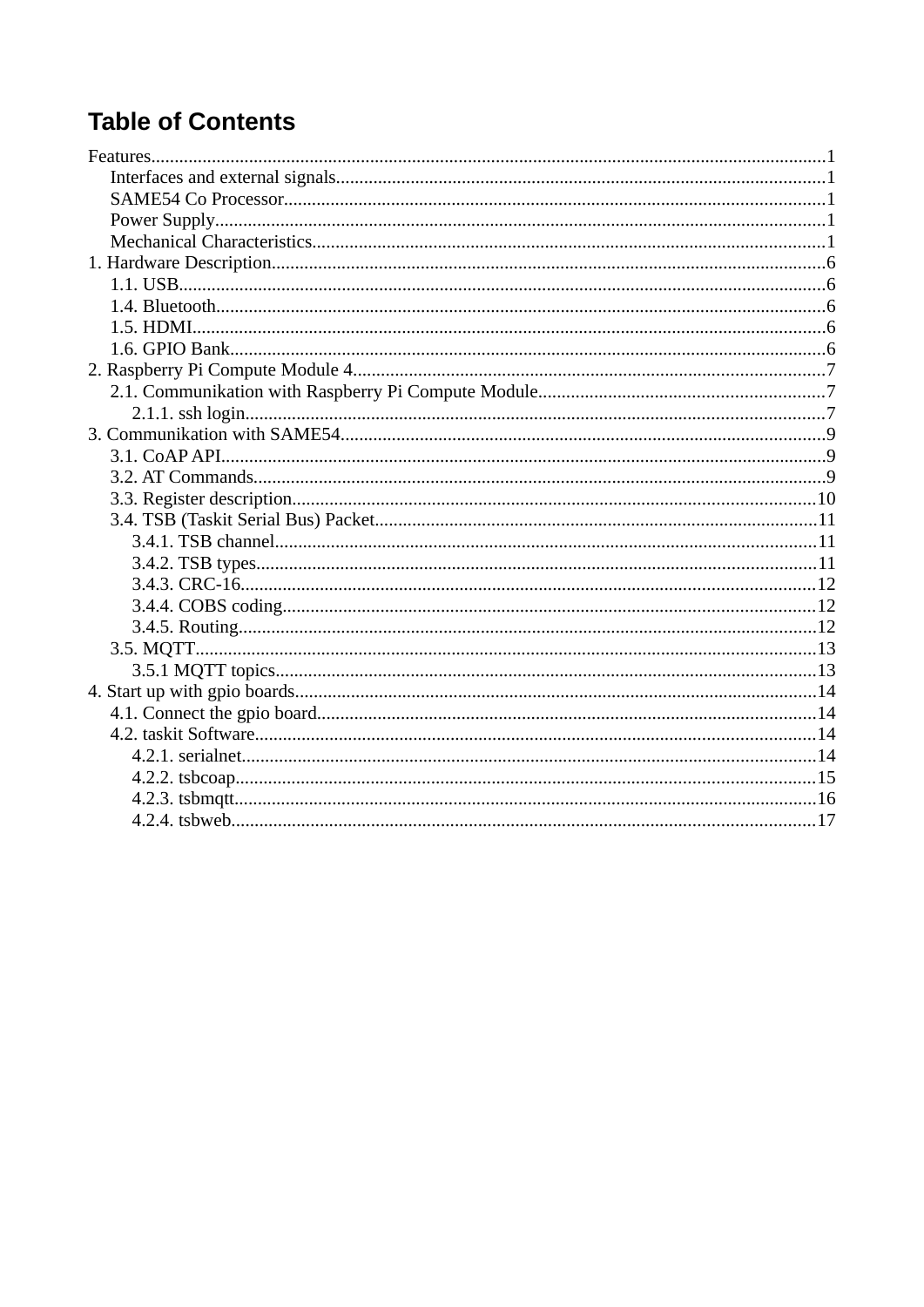# **List of Figures**

# **List of Tables**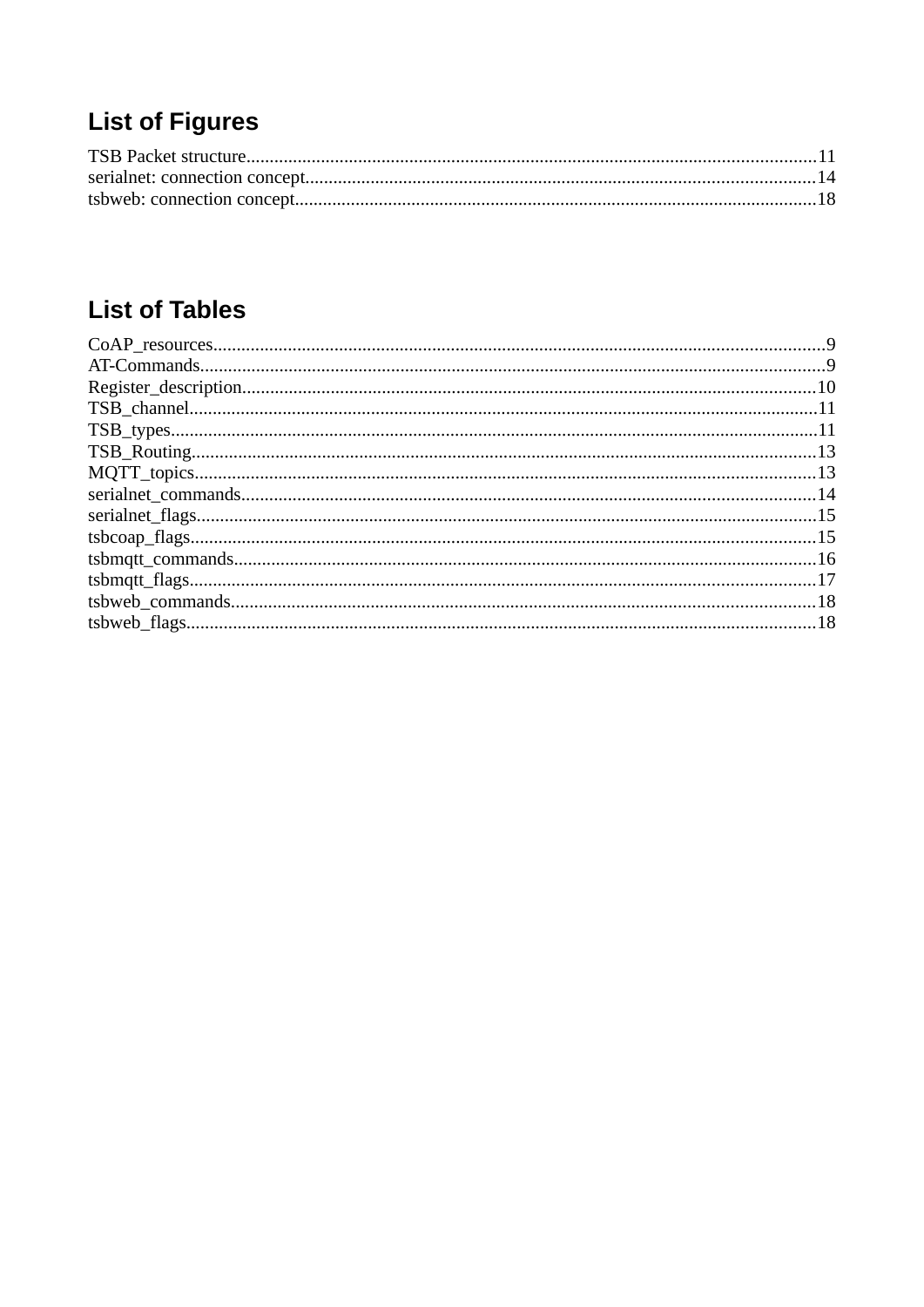# <span id="page-5-4"></span>**1. Hardware Description**

### <span id="page-5-3"></span>**1.1. USB**

The Universal Serial Bus interface (USB) complies with the Universal Serial Bus (USB) 2.0 specification and supports up to 480MBps signaling.

### **1.2. Ethernet**

The CM4 has an onboard Gigabit Ethernet PHY — the Broadcom BCM54210PE — some of the major features of this PHY include;

- IEEE 1588-2008 compliant
- Detection and correction of swapped pairs
- MDI crossover, pair skew and pair polarity correction

The Portux Board offers Power over Ethernet (PoE) for power supply.

### **1.3. WIFI**

Optional Dual-band 2.4/5.0GHz IEEE 802.11 b/g/n/ac wireless LAN have modular compliance certification. This allows the board to be designed into end products with significantly reduced compliance testing, improving both cost and time to market.

The CM4 has an onboard antenna. If used it should be positioned in the product such that it is not surrounded by metal, including any ground plane. Alternatively there is a standard U.FL connector on the module, so that an external antenna can be used.

# <span id="page-5-2"></span>**1.4. Bluetooth**

Optional Bluetooth 5.0, Bluetooth Low Energy (BLE). As with the WIFI option, you can choose between external and internal antenna. The module can be switched on or off to reduce the current.

### <span id="page-5-1"></span>**1.5. HDMI**

The CM4 supports two HDMI 2.0 interfaces each one capable of driving 4K images. If both HDMI outputs are used then each can be driven upto 4Kp30, however if only HDMI0 interface is being used then images up to 4Kp60 are possible.

One of the interface is configured as Standard A socket.

### <span id="page-5-0"></span>**1.6. GPIO Bank**

There are 28 pins available for general purpose I/O (GPIO), which correspond to the GPIO pins on the Raspberry Pi 4, Model B 40-pin header. These pins have access to internal peripherals; I2C, PWM, SPI, and UART. The BCM2711 ARM Peripherals book describes these features in detail, and the multiplexing options available.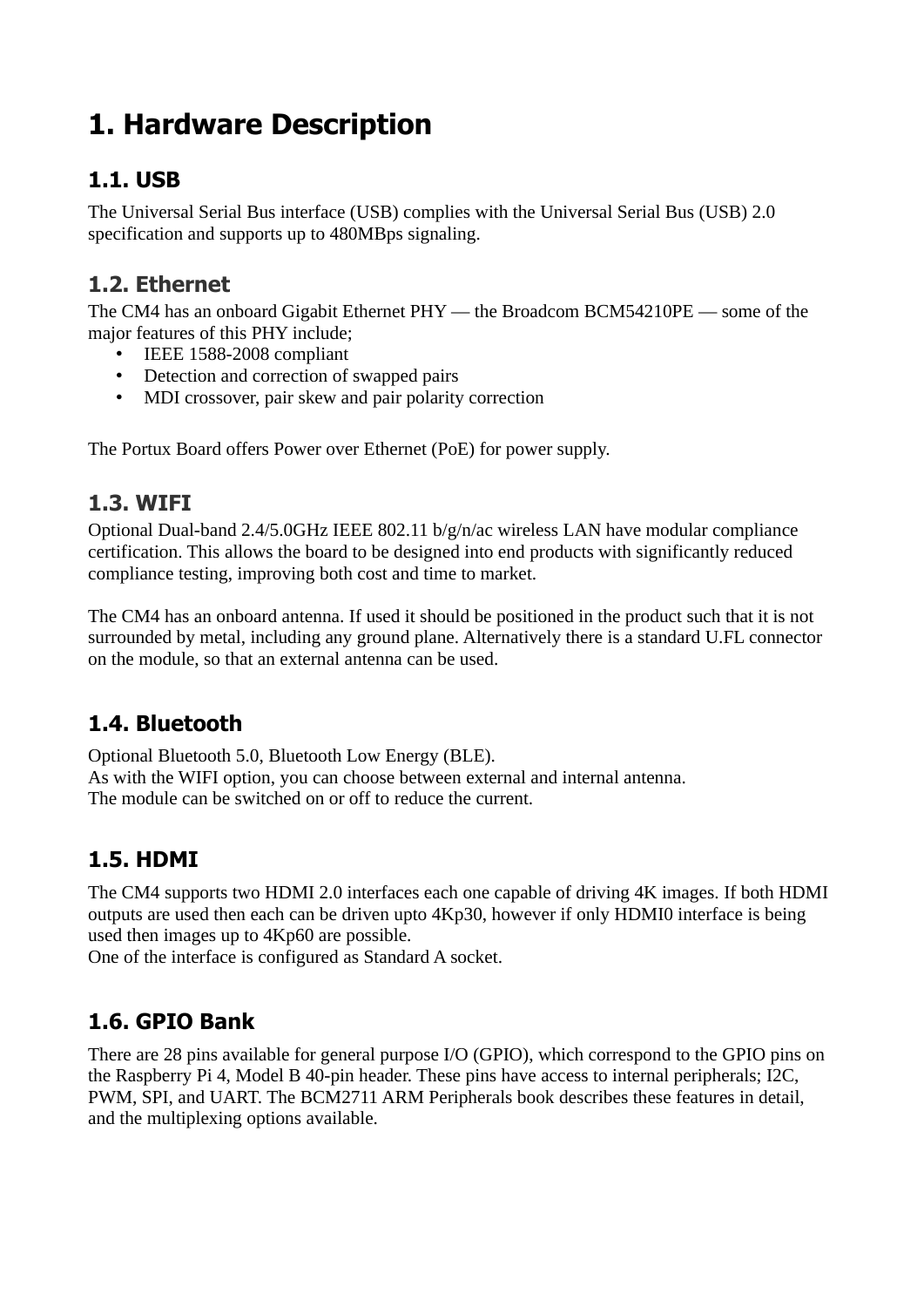# <span id="page-6-2"></span>**2. Raspberry Pi Compute Module 4**

Raspberry Pi Compute Module 4 harnesses the compute power of the popular Raspberry Pi 4 Model B, bringing it to a smaller form factor suitable for integration into products.

Key features include a high-performance 64-bit quad-core processor, dual-display support at resolutions up to 4K, hardware video decode at up to 4Kp60, up to 8GB of RAM, Gigabit Ethernet, USB 2.0, dual camera interfaces, and PCIe Gen 2 x1 interface.

The optional dual-band 2.4/5.0GHz wireless LAN and Bluetooth 5.0 have modular compliance certification. This allows the board to be designed into end products with significantly reduced compliance testing, improving both cost and time to market. Either the onboard antenna or an external antenna kit can be used.

Compute Module 4 has optional onboard eMMC of 8GB, 16GB or 32GB.

## <span id="page-6-1"></span>**2.1. Communikation with Raspberry Pi Compute Module**

The module supplied offers several interfaces:

- SSH service on port 22
- MQTT-Broker, default at port 1883
- HTTP RESTful API, default at port 8080
- CoAP RESTful API, default at port 5683
- TCP-Server with TSB data format, default at port 3001
- Configuration webserver, default at port 80

All these services (except for ssh) run as docker containers and can be activated or deactivated as required.

#### <span id="page-6-0"></span>**2.1.1. ssh login**

The default username is "*pi*" and password "*raspberry*". **Please change this immediately for security reasons!**

**2.1.2**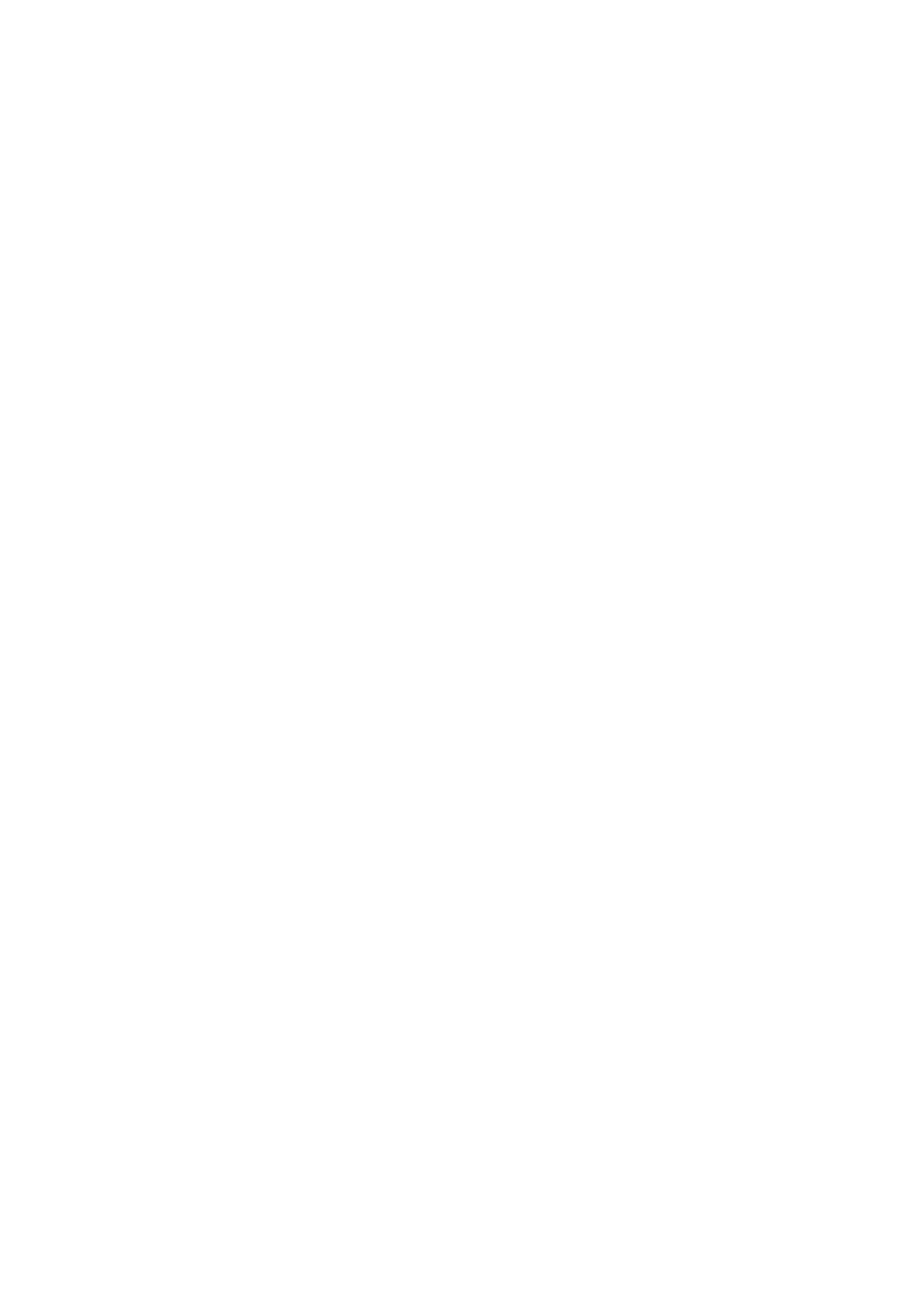# <span id="page-8-2"></span>**3. SAME54 co-processor**

The Microchip SAME54 co-processor can be addressed in several ways. Communication takes place in the Taskit Serial Bus (TSB) data format. It is equipped with an encryption-capable bootloader and can be supplied with updates.

# <span id="page-8-1"></span>**3.1. CoAP API**

The Constrained Application Protocol (CoAP) is a specialized web transfer protocol for use with constrained nodes and constrained networks in the Internet of Things.

Like HTTP, CoAP is based on the wildly successful REST model: Servers make resources available under a URL, and clients access these resources using methods such as GET, PUT, POST, and DELETE. The SAME54 CoAP API support GET and PUT methods.

| <b>URL</b>              |                | <b>Methods Description</b>                                          |
|-------------------------|----------------|---------------------------------------------------------------------|
| /serialnumber           | GET            | Return 23 Byte long base64 encoded unique serial number             |
| /version                | GET            | Version number                                                      |
| /systime                | <b>GET/PUT</b> | 64 bit unsigned int board time in unix time format/                 |
| /restart                | <b>PUT</b>     | Restart the board                                                   |
| /reset_configurationPUT |                | Resets the board to default states                                  |
| /save_configuration PUT |                | Save current board configuration in flash                           |
| /reset                  | <b>PUT</b>     | Resets the ADC to the default states                                |
| /readdata               | <b>GET</b>     | Get the current                                                     |
| /readreg/#              | <b>GET</b>     | Read register address # (see Register description) in hexadecimal,  |
|                         |                | exp.: 0027 to read version number                                   |
| /writereg/#             | <b>PUT</b>     | Write register address # (see Register description) in hexadecimal, |
|                         |                | exp.: 0030 to restart the board                                     |

*Table 2. CoAP resources*

# <span id="page-8-0"></span>**3.2. AT Command API**

The AT command API can be reached with TSB type 'text' and TSB channel 0. A command must begin with 'at' and end with a carriage return and / or new line. Every command is answered with 'OK' or 'ERROR'.

Exp.: ati\n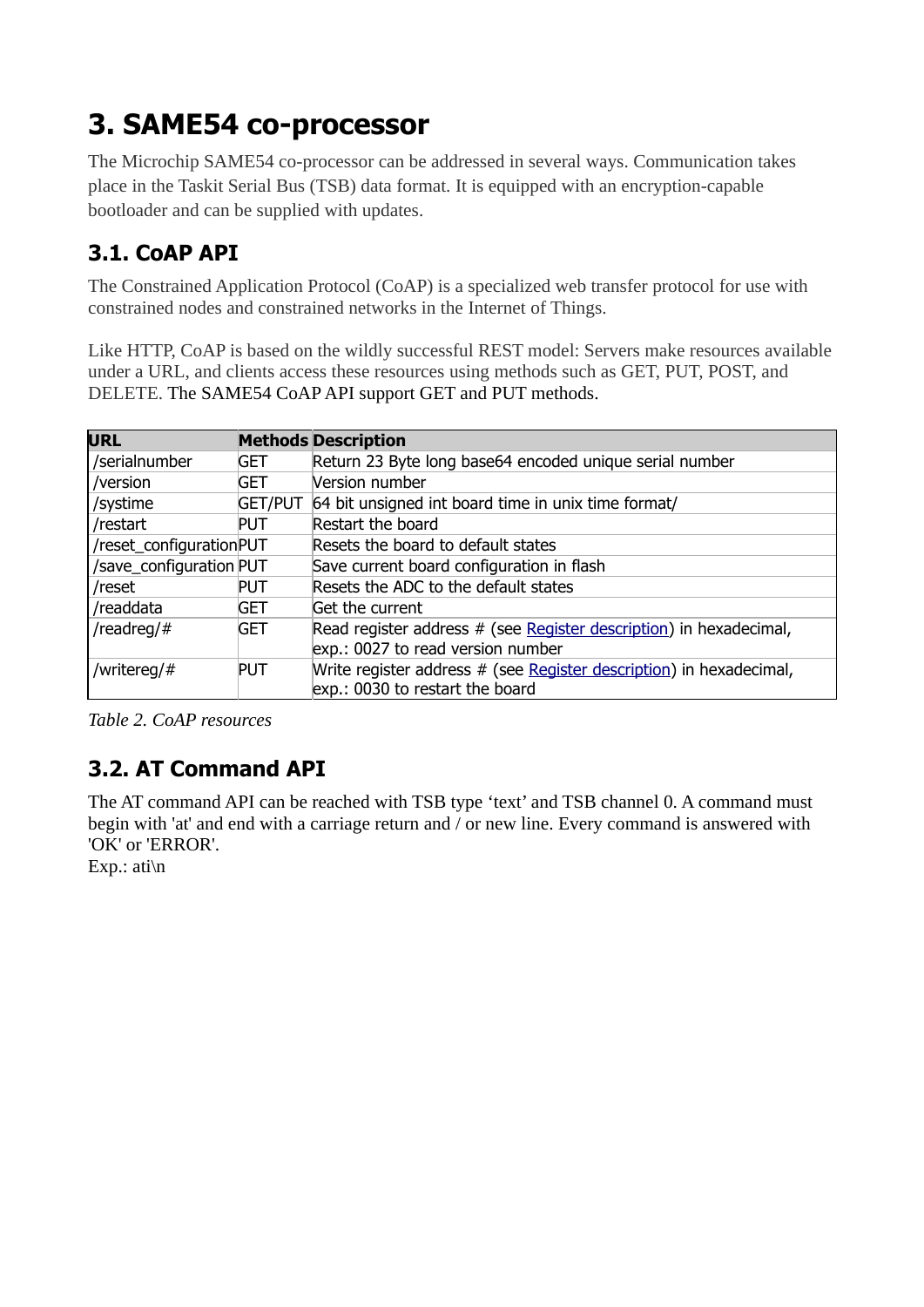| <b>Command</b>  | <b>Description</b>                                                         |
|-----------------|----------------------------------------------------------------------------|
| ati             | $0,00 \in$                                                                 |
| atv             | $0,00 \in$                                                                 |
| athelp          | $0,00 \in$                                                                 |
| atsave          | $0,00 \in$                                                                 |
| atstats         | $0,00 \in$                                                                 |
| atstatreset     | $0,00 \in$                                                                 |
| $atreg = rrrr$  | Read 16Bit register (see Register description);                            |
|                 | $rrr$ = register address in hexadecimal, exp.: 0027 to read version number |
| atwreg=rrrrvvvv | Write 16 bit register (see Register description)                           |
|                 | $rrr = 16$ bit register address in hexadecimal, exp.: 0028                 |
|                 | $vvv = 16$ bit value in hexadecimal, $exp.: 1a2b$                          |

*Table 3. AT Commands*

# <span id="page-9-0"></span>**3.3. Register description**

<span id="page-9-1"></span>

| <b>Name</b>          | (hex)    |     | <b>Address R/W Description</b> |
|----------------------|----------|-----|--------------------------------|
| Serialnumber         |          | 0   | O                              |
| Version              |          |     |                                |
| Systime              |          | I J | 0                              |
| Restart board        |          |     |                                |
| Reset configuration0 |          |     |                                |
| Save configuration 0 |          |     | O                              |
| ADC data register    | $\bf{0}$ |     | 0                              |
| ADC register 0       | 0        |     | 0                              |
| ADC register 1       | 0        |     | 0                              |
| ADC register 2       | 0        |     | O                              |
| ADC register 3       | 0        |     | 0                              |
| ADC register 4       | n        |     | O                              |
| ADC reset            | 0        |     | 0                              |
| ADC start sync       | 0        |     | 0                              |
| ADC powerdown        | 0        |     |                                |
| ADC rdata            | 0        |     | O                              |

*Table 4. Register description*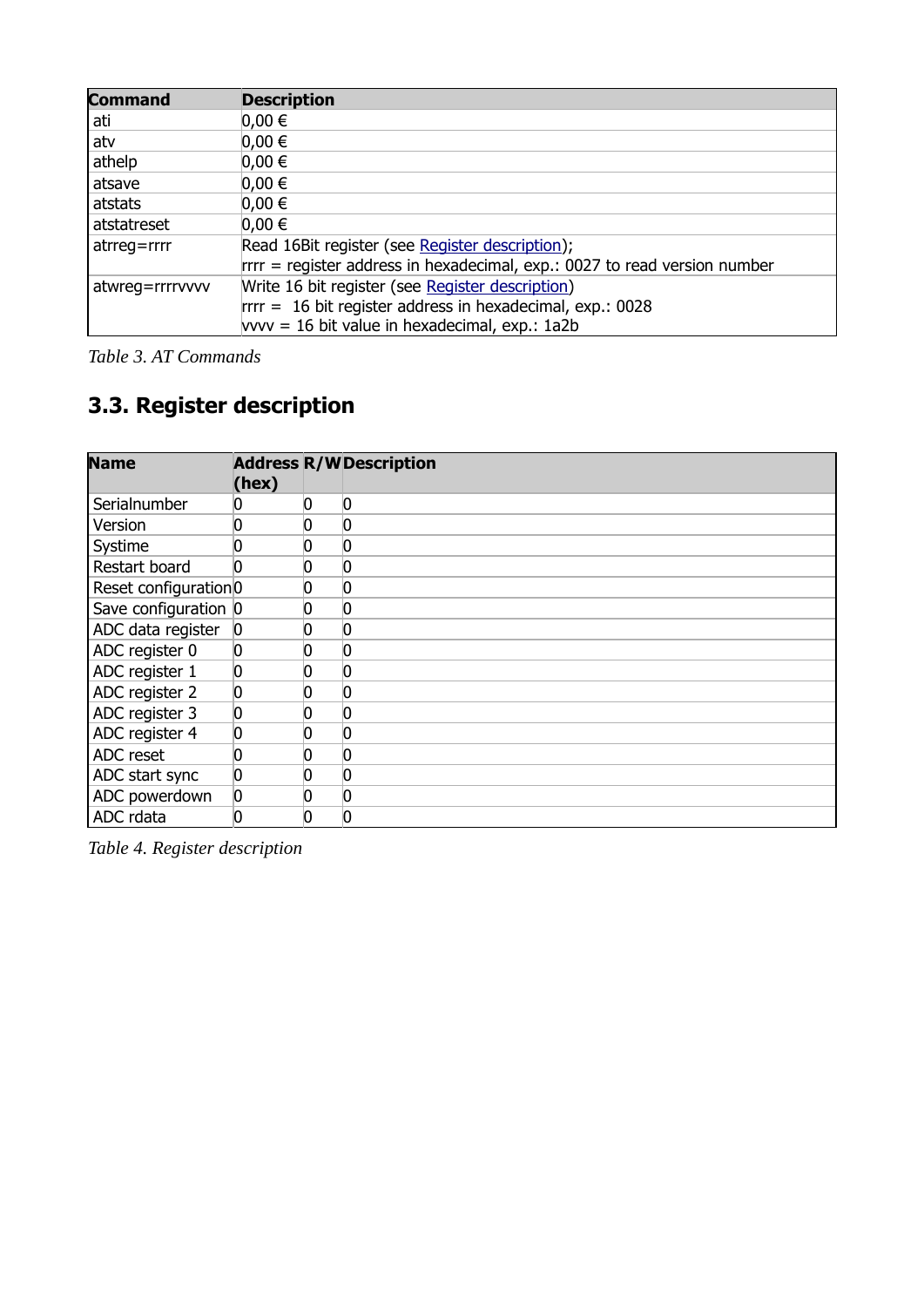# <span id="page-10-1"></span>**3.4. TSB (Taskit Serial Bus) Packet**

The TSB Packet is a checksum-secured packet format especially for serial data. It is COBS (Consistent Overhead Byte Stuffing) coded and provided with destination/source and type information.



<span id="page-10-2"></span>*Figure 1. TSB Packet structure*

### <span id="page-10-0"></span>**3.4.1. TSB channel**

The TSB channel represents the destination or source of a TSB packet. A distinction is made between areas. Channel 0 stands for the board itself, under which the special properties such as serial number, time, reset states and much more can be addressed and configured.

<span id="page-10-3"></span>

| channel      | definition                                    |            |           | value (hex) value (dec) source / destination                                                                                      |
|--------------|-----------------------------------------------|------------|-----------|-----------------------------------------------------------------------------------------------------------------------------------|
| base         |                                               | $0,00 \in$ |           | the board itself                                                                                                                  |
| port channel | port 1<br>port 2<br>.<br>port $127$           | $0,00 \in$ | $1 - 127$ | IO ports by number                                                                                                                |
| routing      | port $0.x$<br>port $1.x$<br>.<br>port $127.x$ | $0,00 \in$ | 128 - 256 | IO ports beyond the first board in line,<br>e.g. 1.0 is the next board that is connected to<br>the 1st IO port. (See TSB Routing) |

Table 5. TSB channel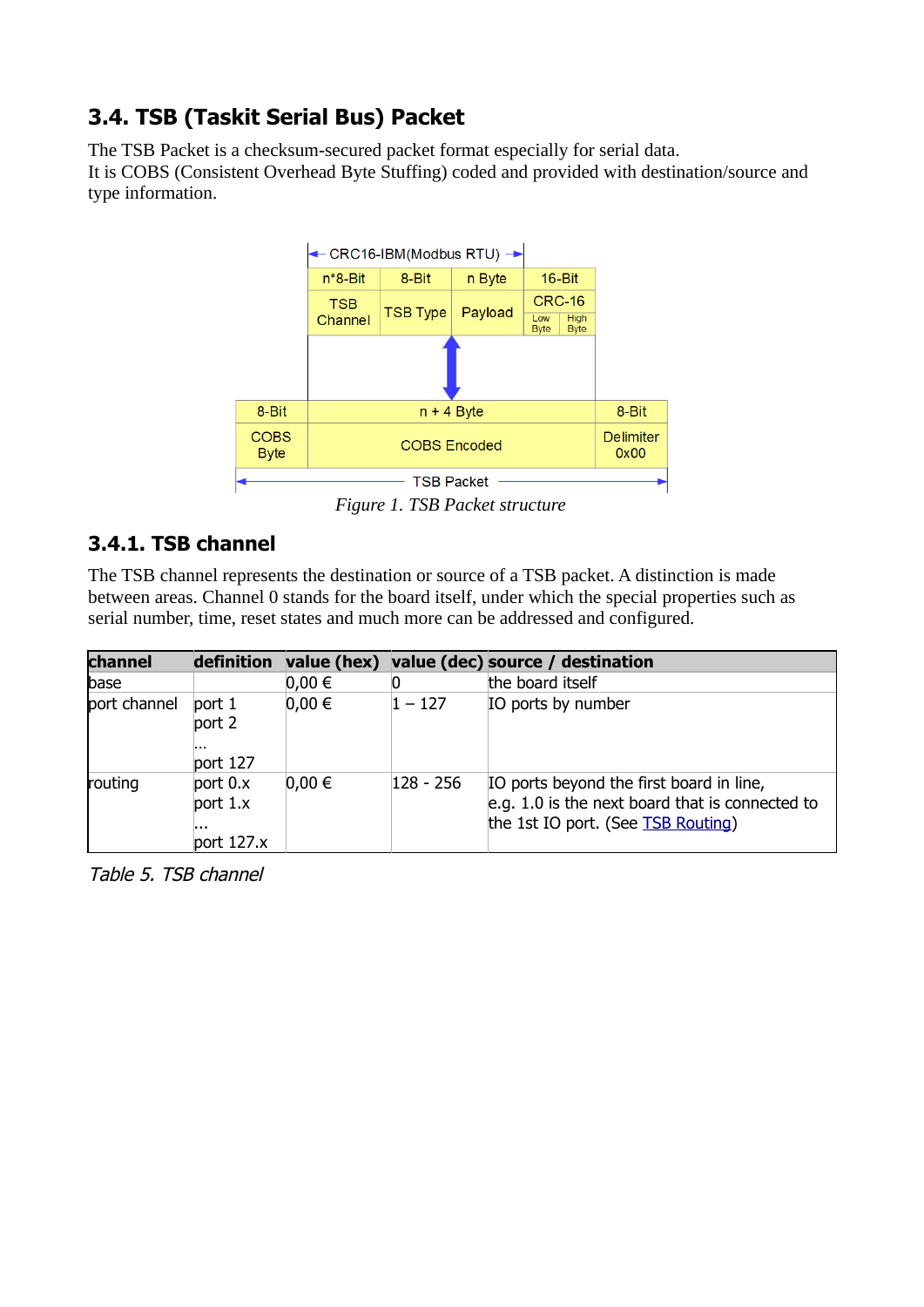<span id="page-11-3"></span>

| <b>Type</b> |                |     | Value (hex) Value (dec) Interpretition |
|-------------|----------------|-----|----------------------------------------|
| raw         | 0              |     | $0,00 \in$                             |
| text        | 0              | 2   | $0,00 \in$                             |
| bline       | 0              | 17  | $0,00 \in$                             |
| bline_v2    | 0              | 18  | $0,00 \in$                             |
| cwb         | 0              | 19  | $0,00 \in$                             |
| hci         | 0              | 21  | $0,00 \in$                             |
| coap        | 0              | 33  | $0,00 \in$                             |
| json        | 0              | 48  | $0,00 \in$                             |
| cbor        | 0              | 49  | $0,00 \in$                             |
| can         | 0              | 65  | $0,00 \in$                             |
| senml_json  | 0              | 110 | $0,00 \in$                             |
| sensml_json | $\overline{0}$ | 111 | $0,00 \in$                             |
| senml_cbor  | 0              | 112 | $0,00 \in$                             |
| sensml_cbor | $\overline{0}$ | 113 | $0,00 \in$                             |
| senml_exi   | 0              | 114 | $0,00 \in$                             |
| sensml_exi  | 0              | 115 | $0,00 \in$                             |
| influx      | 0              | 117 | $0,00 \in$                             |
| error       | 0              | 127 | $0,00 \in$                             |
| test        | 0              | 202 | $0,00 \in$                             |

#### <span id="page-11-2"></span>**3.4.2. TSB types**

Table 6. TSB types

### <span id="page-11-1"></span>**3.4.3. CRC-16**

The checksum is build over the TSB channel byte(s)  $+$  TSB type byte  $+$  payload. It is calculated with CRC16-IBM (modbus), with the start value 0xFFFF, poly 0x8005, LSB.

# <span id="page-11-0"></span>**3.4.4. COBS coding**

**Consistent Overhead Byte Stuffing** (**COBS**) is an algorithm for encoding data bytes that results in efficient, reliable, unambiguous packet framing regardless of packet content, thus making it easy for receiving applications to recover from malformed packets.

It employs a particular byte value, typically zero, to serve as a *packet delimiter* (a special value that indicates the boundary between packets). The algorithm replaces each zero data byte with a nonzero value so that no zero data bytes will appear in the packet and thus be misinterpreted as packet boundaries.

**Byte stuffing** is a process that transforms a sequence of data bytes that may contain 'illegal' or 'reserved' values (such as packet delimiter) into a potentially longer sequence that contains no occurrences of those values. The extra length of the transformed sequence is typically referred to as the overhead of the algorithm.

The COBS algorithm tightly bounds the worst-case overhead, limiting it to a minimum of one byte and a maximum of  $\lfloor n/254 \rfloor$  bytes (one byte in 254, rounded up). Consequently, the time to transmit the encoded byte sequence is highly predictable, which makes COBS useful for real-time applications in which jitter may be problematic. The algorithm is computationally inexpensive and its average overhead is low compared to other unambiguous framing algorithms. The COBS is coded over the TSB channel byte(s)  $+$  TSB type byte  $+$  payload  $+$  CRC16 bytes.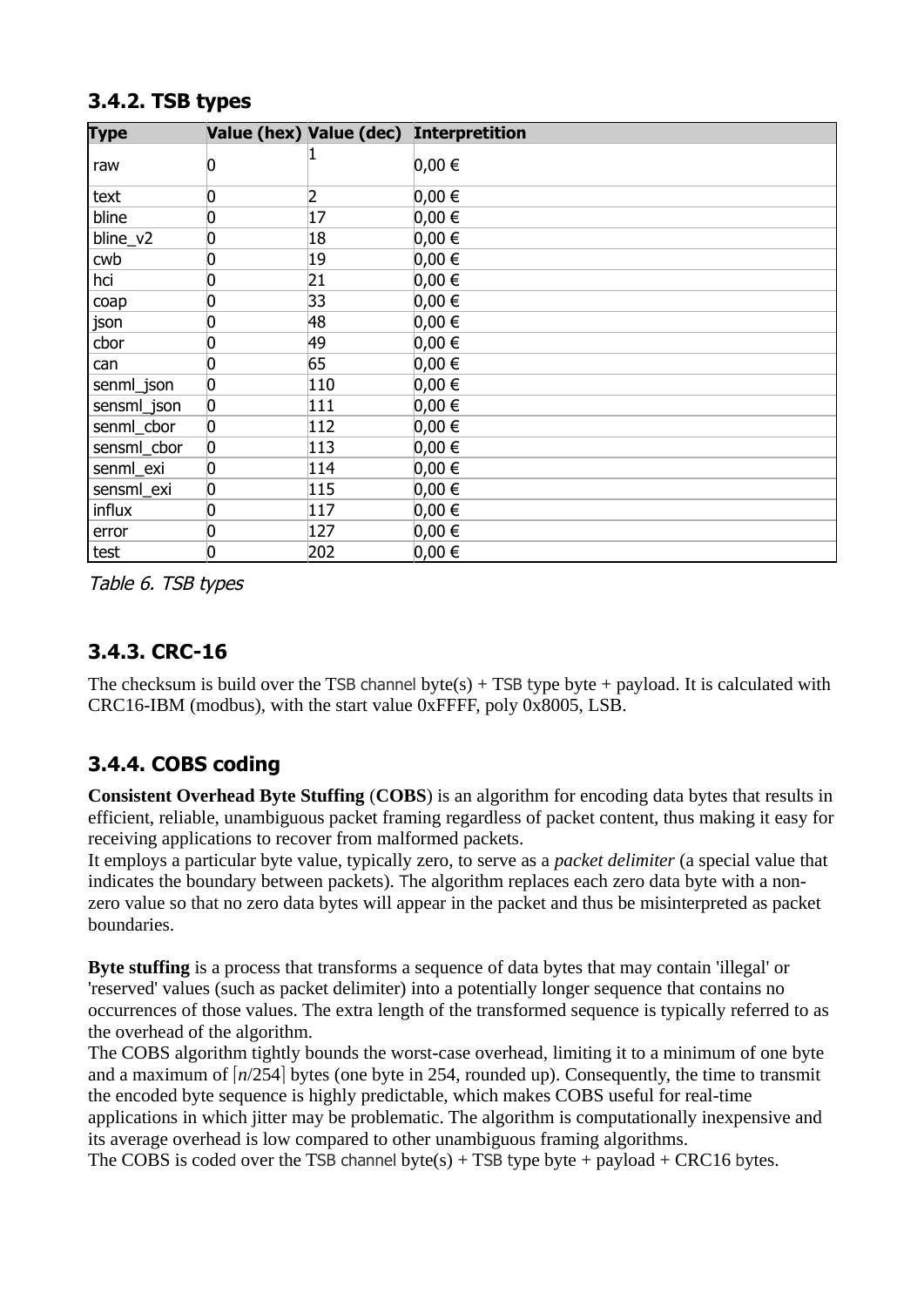### <span id="page-12-2"></span>**3.4.5. Routing**

If the channel is greater than 127 (the most significant bit in the channel byte is '1'), the following byte does not represent the type, but the next channel hop.

<span id="page-12-3"></span>

|              |      | hop1 | hop <sub>2</sub> | <b>COBS Channel Channel Channel hop n</b><br>(if Channel hop $n-1 > 0x7F$ ) | type | <b>TSP Payload CRC</b> |        | <b>Delimiter</b> |
|--------------|------|------|------------------|-----------------------------------------------------------------------------|------|------------------------|--------|------------------|
| <b>Bytes</b> |      |      |                  |                                                                             |      |                        |        |                  |
| $Exp.$ :     | 0x0A | 0x83 | 0x01             | $\overline{\phantom{0}}$                                                    | 0x02 | Ati\r                  | 0x8D9B | 0x00             |

*Table 7. TSB Routing*

## <span id="page-12-1"></span>**3.5. MQTT**

MQTT is an standard messaging protocol for the Internet of Things (IoT). It is designed as an extremely lightweight publish/subscribe messaging transport that is ideal for connecting remote devices with a small code footprint and minimal network bandwidth.

### <span id="page-12-0"></span>**3.5.1 MQTT topics**

MQTT is used for demultiplexing. The source, the target, the TSB channel and the TSB type can be found in the topic information.

The first part of the topic can be freely selected as an option in the taskit tsbmqtt software and can serve as an alias, e.g. 'voltage1'.

The second part of the topic represents the direction. 't' for transmit, to the module. 'r' for receive, from the module.

The third part of the topic stands for the TSB type and can be found in table x. TSB types can be found at [TSB types.](#page-11-3)

The fourth part of the topic represents the TSB channel [\(TSB channel\)](#page-10-3). The routing works via a point separation of the hops, e.g. 1.0 for the base channel from the second gpio module that is connected to port 1 on the first module [\(TSB\\_Routing\)](#page-12-3).

| <b>Alias</b> | Direction | <b>TSB type</b> | <b>TSB channel</b> |
|--------------|-----------|-----------------|--------------------|
| alias        | . or r    | types           |                    |

*Table 8. MQTT topics*

Exp.: publish 'ati\r' to gpio/t/text/0 to get the module information as response on gpio/r/text/0.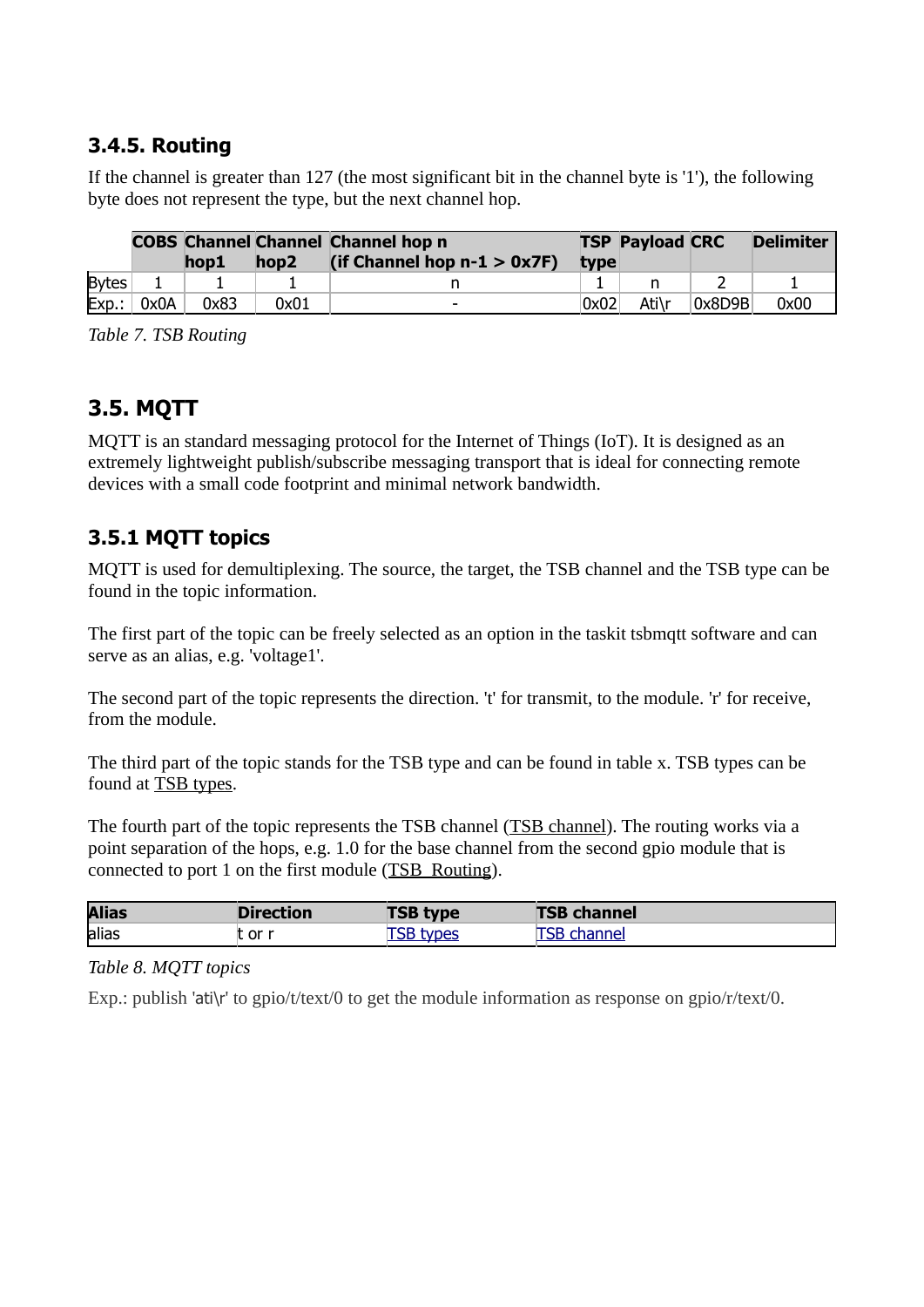# <span id="page-13-3"></span>**4. Start up with gpio boards**

## <span id="page-13-2"></span>**4.1. Connect the gpio board**

Connect the gpio board to any USB host port with a Micro USB A cable. The green LED1 should turn on and off every 1 second. A new device should appear in the Windows device manager or in the Linux /dev directory.

## <span id="page-13-1"></span>**4.2. taskit Software**

Depending on which interface you prefer, a different compilation of software can be started. Taskit offers software versions for Microsoft Windows, Mac and Linux x86 or Linux ARM. All programs are command line tools.

# <span id="page-13-0"></span>**4.2.1. serialnet**

serialnet establishes a connection between different media. So serialnet can multiplex a serial interface over a TCP server.

The connection type for first device is specified with the command (client, device or server) and the connection type for the second device is specified by the parameter.

Multiple devices can connect to the server and will receive all data from the serial connection. All Data sent to the server will be sent to the serial connection.

Each side can have the following connection types:

serial - opens an UART or an USB Port

client - connects to a tcp server

server - instantiates a tcp server and listens for tcp clients

stdio - connects to stdin and stdout of the console



<span id="page-13-4"></span>*Figure 2. serialnet: connection concept*

| <b>Command</b> | <b>Description</b>                                                                          |
|----------------|---------------------------------------------------------------------------------------------|
| client         | $0,00 \in$                                                                                  |
| $ $ config     | writes the config file: 'serialnet yaml' with all available flags in the current directory  |
| help           | help about any command                                                                      |
| serial         | serial device tty or com (1) and serial or client or server mode on the other side (2)      |
| server         | serial data as tcp server $(1)$ and serial or client or server mode on the other side $(2)$ |
| stdio          | serial stdio (1) and serial or client or server mode on the other side (2)                  |

*Table 9. serialnet: commands*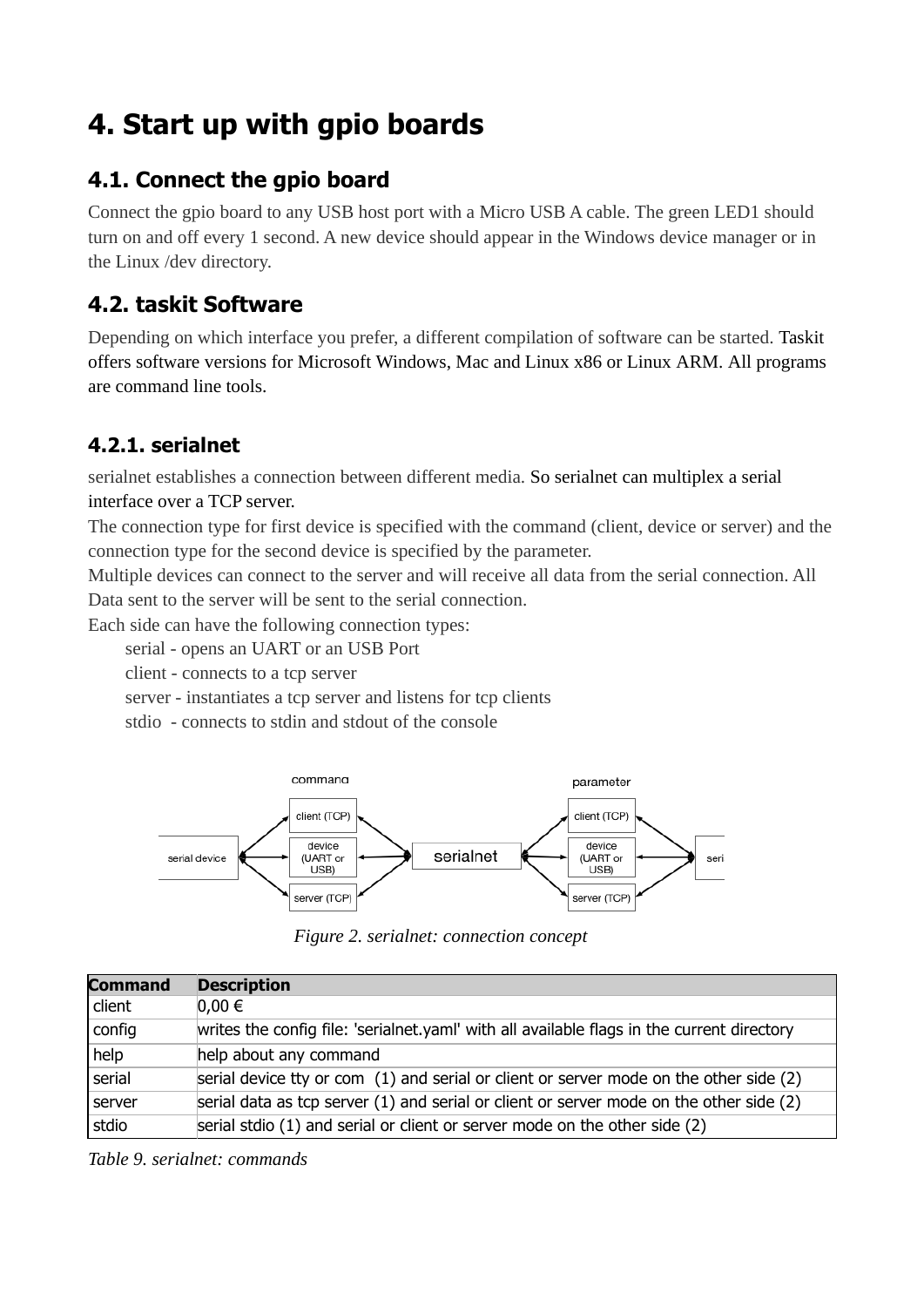| Flag            | <b>Description</b>                                                    |
|-----------------|-----------------------------------------------------------------------|
| --baud1 int     | baudrate (default 115200)                                             |
| --baud2 int     | baudrate (default 115200)                                             |
| --cfgpath       | path of configfile (default ".")                                      |
| -h, --help      | 0,00 €                                                                |
| --port1 int     | TCP-Port (default 3000)                                               |
| --port2 int     | TCP-Port (default 3000)                                               |
| --ser1 string   | Serial Device Name (default "/dev/ttys0")                             |
| --ser2 string   | Serial Device Name (default "/dev/ttys0")                             |
| --tsbCh1 string | tsb channel, empty string means no tsb mode (default)                 |
|                 | --tsbCh2 string tsb channel, empty string means no tsb mode (default) |
|                 | --tsbTyp1 string tsb typ (default "raw"), only necessary in tsb mode  |
|                 | --tsbTyp2 string tsb typ (default "raw"), only necessary in tsb mode  |
| --url1 string   | URL of TCP-Server (default "localhost")                               |
| --url2 string   | URL of TCP-Server (default "localhost")                               |
| --verbose1      | verbose outputs                                                       |
| --verbose2      | verbose outputs                                                       |

*Table 10. serialnet: flags*

Example:

```
To connect to a serial device with a baudrate of 115200 and a TCP server on port 5000:
serialnet --ser1 COM1 --baud1 115200 --port2 5000 serial server
```
To connect another serial device with the first example: **serialnet –ser2 COM2 –port1 5000 client serial**

### <span id="page-14-0"></span>**4.2.2. tsbcoap**

Connect to a TSB server(serialnet) and creates a CoAP server and a HTTP server. Received CoAP or HTTP requests will be packaged into TSB and sent to the TSB server and the other way around.

| <b>Flag</b>   | <b>Description</b>                                |
|---------------|---------------------------------------------------|
|               | --cfgpath string Path of configfile (default ".") |
| --cport int   | CoAp server port (default 5683)                   |
| --hport int   | HTTP server port (default 8080)                   |
| --tport int   | Port of TSB Server (default 3001)                 |
| --turl string | Url from TSB Server (default "localhost")         |
| --verbose     | verbose outputs                                   |

```
Table 11. tsbcoap: flags
```
Example: To connect to serialnet on port 5000: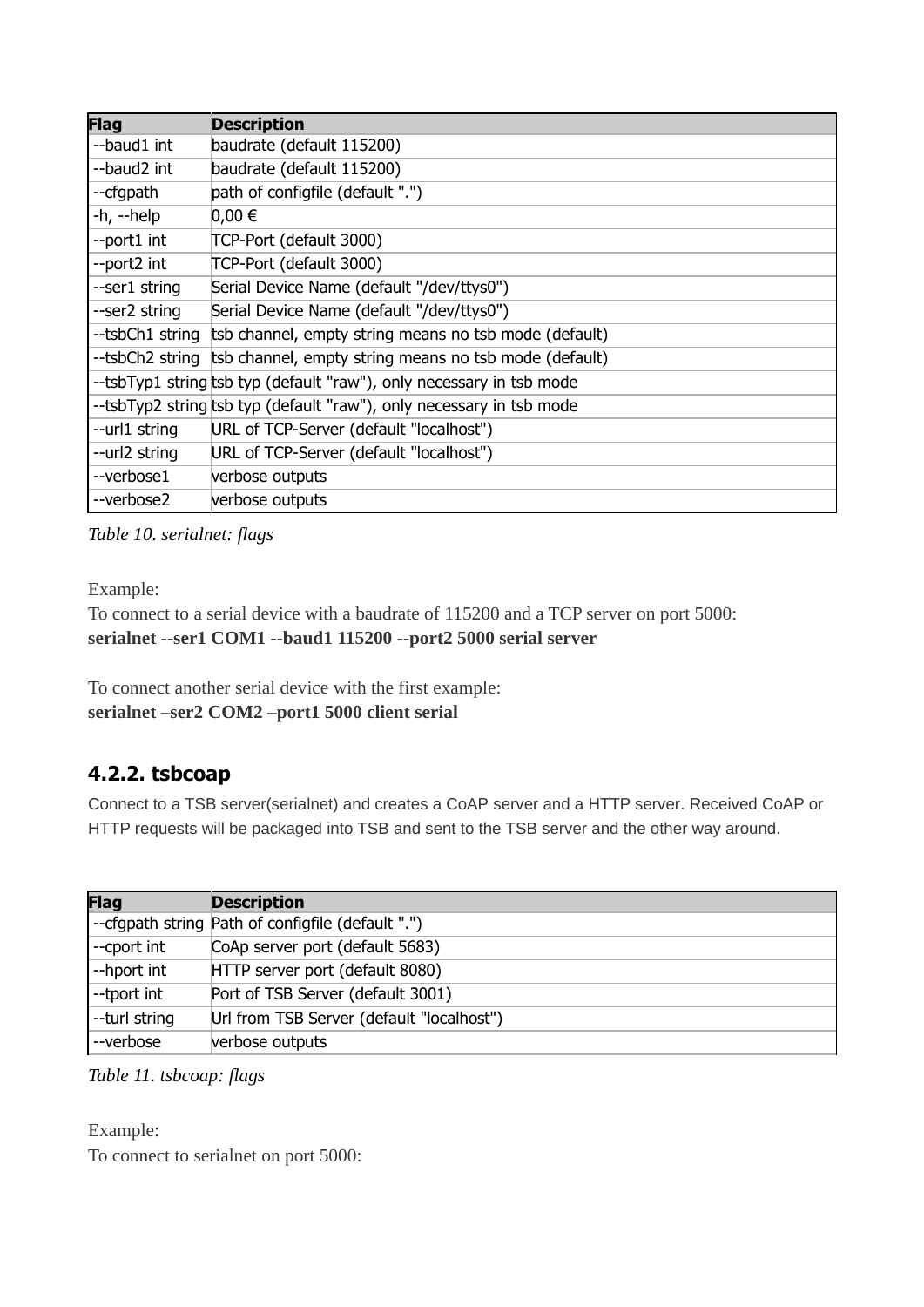#### **tsbcoap –tport 5000**

Send HTTP request to get serial number of a local device via curl: **curl -X GET localhost:8080/serialnumber**

Reset a device at a known ip address via curl: **curl -X PUT 192.168.0.123:8080/reset**

Get and put register value via curl: **curl -X GET localhost:8080/readregister/0100 curl -X PUT -d "1A8F" localhost:8080/writeregister/0100**

#### <span id="page-15-0"></span>**4.2.3. tsbmqtt**

| <b>Command</b> | <b>Description</b>                                                                       |
|----------------|------------------------------------------------------------------------------------------|
| client         | connects to a tsb client                                                                 |
| config         | writes the config file: 'tsbmqtt.yaml' with all available flags in the current directory |
| help           | help about any command                                                                   |
| device         | connects to a serial device                                                              |
| server         | instantiates a tsb server                                                                |

*Table 12. tsbmqtt: commands*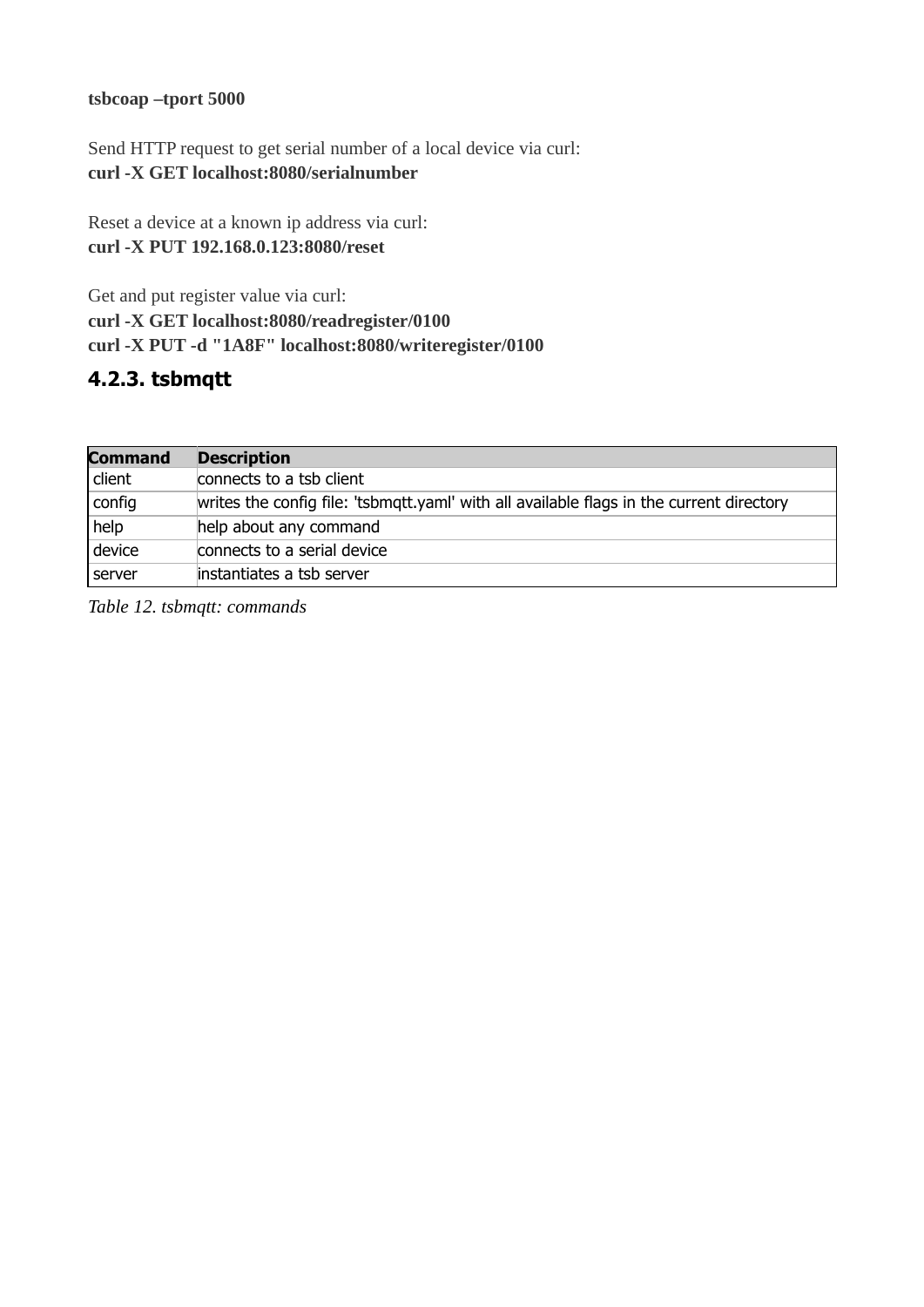| <b>Flag</b>                | <b>Description</b>                                       |
|----------------------------|----------------------------------------------------------|
| --baud int                 | baudrate (default 115200)                                |
|                            | --cfgpath string path of configfile (default ".")        |
| --clientid string ClientID |                                                          |
| --dev string               | Serial Device Name (default "/dev/ttys0")                |
| $-h$ , $-help$             | help for tsbmqtt                                         |
| --mport int                | Port to use to connect to the MQTT broker (default 1883) |
| --murl string              | Url from MQTT broker (default "localhost")               |
|                            | --passwd string Password from MQTT broker                |
| --persist                  | persist mode                                             |
| --pub string               | publish topic (default "r")                              |
| --gos int                  | Quality of service 0-2 (default 1)                       |
| --reverse                  | changes pub and sub topic                                |
| --sub string               | subscribe topic (default "t")                            |
| --timestamp                | puts timestamp in the topic                              |
| --topic string             | The mqtt topic prefix. (default "m2go")                  |
| --tport int                | The mqtt topic prefix. (default "m2go")                  |
| -turl string               | Url from tsb Server (default "localhost")                |
| --user string              | User name                                                |
| --verbose                  | verbose outputs                                          |

*Table 13. tsbmqtt: flags*

Example: To connect to serialnet on port 5000: **tsbmqtt –tport 5000**

### <span id="page-16-0"></span>**4.2.4. tsbweb**

Creates a Webserver and hosts a website that can be specified. It also connects to a TSB server(serialnet) or directly to a serial TSB device.

It also opens multiple Websockets with different functionalities like transmitting CoAP messages or TSB converter.